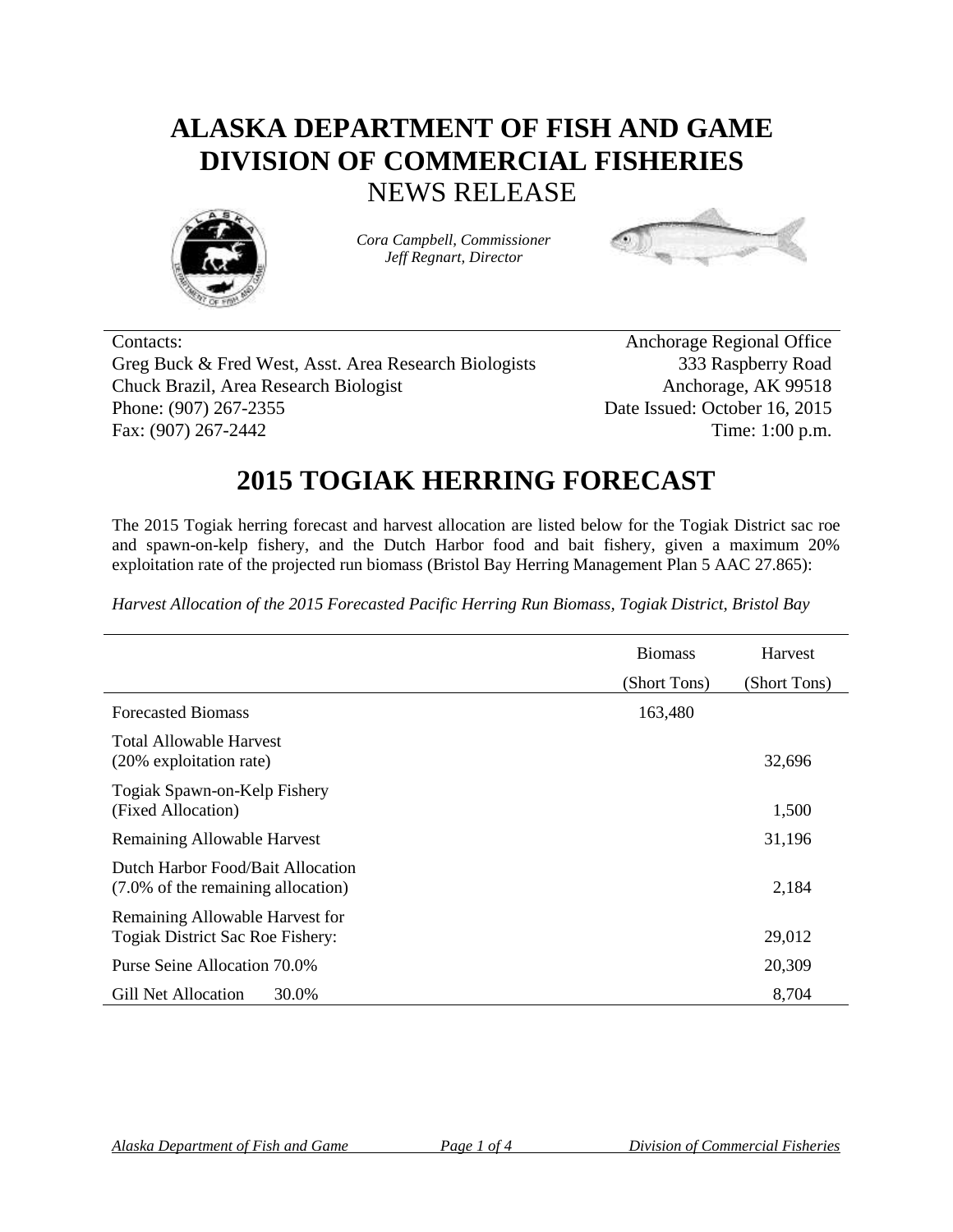## **2015 TOGIAK HERRING FORECAST SUMMARY**

The Pacific herring spawning biomass in the Togiak District was estimated at 203,267 tons in 2014 and is forecast to be 163,480 tons in 2015 (Figure 1). Age 9–11 herring are expected to comprise 50% of the biomass in 2015 while the remaining run is forecast to be ages  $4-6$  (17%), ages 7–8 (27%) and ages 12+ (6%) by weight (Figure 2). The weighted forecasted individual average weight of herring in the 2015 harvest is 383 g.

A run biomass of 163,480 tons would be ~110% of the recent 10-year average. A biomass of this size has the potential to produce an overall harvest of 32,696 tons in all fisheries and 29,012 tons in the Togiak sac roe fisheries (purse seine and gillnet). A harvest of this size would be ~117% of the recent 10-year average harvest.

An age-structured analysis (ASA) model is used to forecast the Togiak herring population. This model utilizes catch and age composition data as well as total run biomass estimates. Currently, the ASA model integrates data from purse seine fishery age compositions (1978–2014), total run age compositions (1978–1995, 1997, 1999, 2001, 2005–2010, and 2012–2014), and aerial survey biomass estimates (1981, 1983, 1992–1994, 1997, 1999-2001, 2005–2010, and 2012–2014). Samples from non-selective gear (commercial purse seine) are used to assess age composition of the total run biomass when a total run biomass is estimated. Commercial purse seine catch samples from 2014 ranged from age-3 to age-16. The model calculates the average weight of age-4 herring for 2015 as the most recent four-year average while simple linear regression of historical trends are used to forecast average weights of remaining age classes.

A temporal change in age composition from older to younger herring typically occurs during this fishery. However, the 2014 inshore spawning biomass age composition was fairly stable and consisted largely of age-8 herring. This age class accounted for 27% of the total commercial purse seine harvest by weight and numbers of fish.

The biomass of the Togiak herring spawning population has been estimated with aerial surveys since the late 1970s, concurrent with development of the sac-roe fishery. Estimating the peak inshore biomass is a necessary precondition for estimating total run biomass. Surveys were flown between 22 April and 23 May 2014 with peak biomass observed on 2 May. Most of the biomass surveyed occurred in the center of Togiak Bay with a smaller concentration to the east in Kulukak Bay (Figure 3).

Herring become visible to our sampling effort when they recruit into the fishery; a process that we believe begins around age-4 and is fully complete by age-9. Large recruitments in this population generally occur every eight to ten years and typically last one or two years. The last large recruitment event experienced by the Togiak herring population occurred in 2004 and 2005 and was detected in 2008 and 2009 when the fishery experienced elevated age-4 catches. It should be noted that measuring contributions of younger age classes is difficult because these fish are not fully recruited (available) in the harvest and often arrive on the spawning grounds near the end of the fishery.

There is always uncertainty in forecasting the Togiak District herring biomass. The forecasted mean percent error (MPE) has been relatively stable at  $\sim$ 20% for years with reliable total run biomass estimates (Figure 1). The historical forecast accuracy or mean absolute percent error (MAPE) between 1994 and 2014 using the ASA model has been 18%. Using this historical forecast error, the forecast range for 2015 is between 133,842 tons and 193,118 tons. We consider this population to be healthy and sustainable.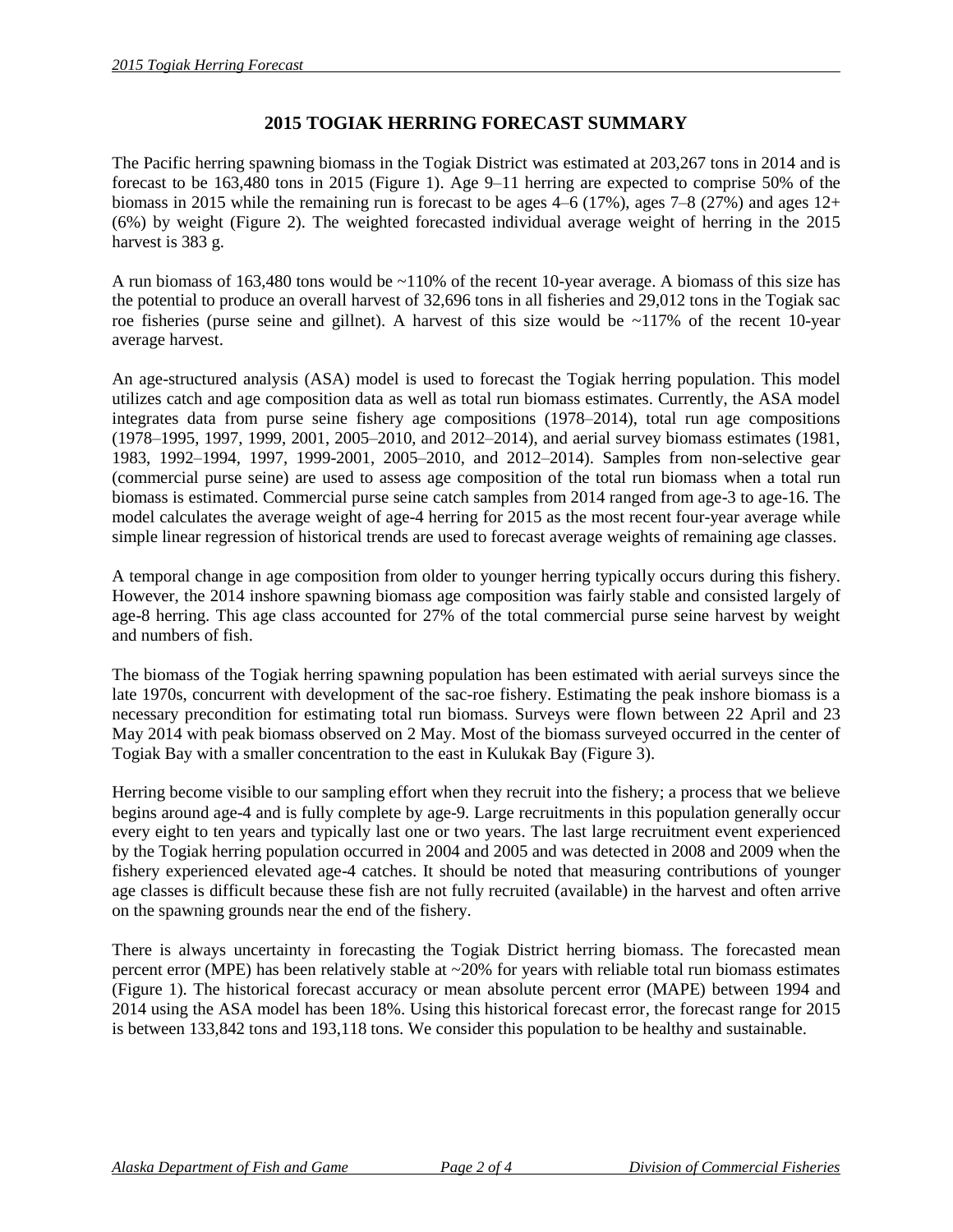

**Figure 1**- Annual observed Togiak herring total run biomass estimates and preseason forecasts based on the ASA model. Mean absolute percent error (MAPE) of 20% around the forecast is shown for years with a reliable total run biomass estimate.



**Figure 2**- Forecasted age composition and average weight (grams) for the 2015 Togiak herring return.